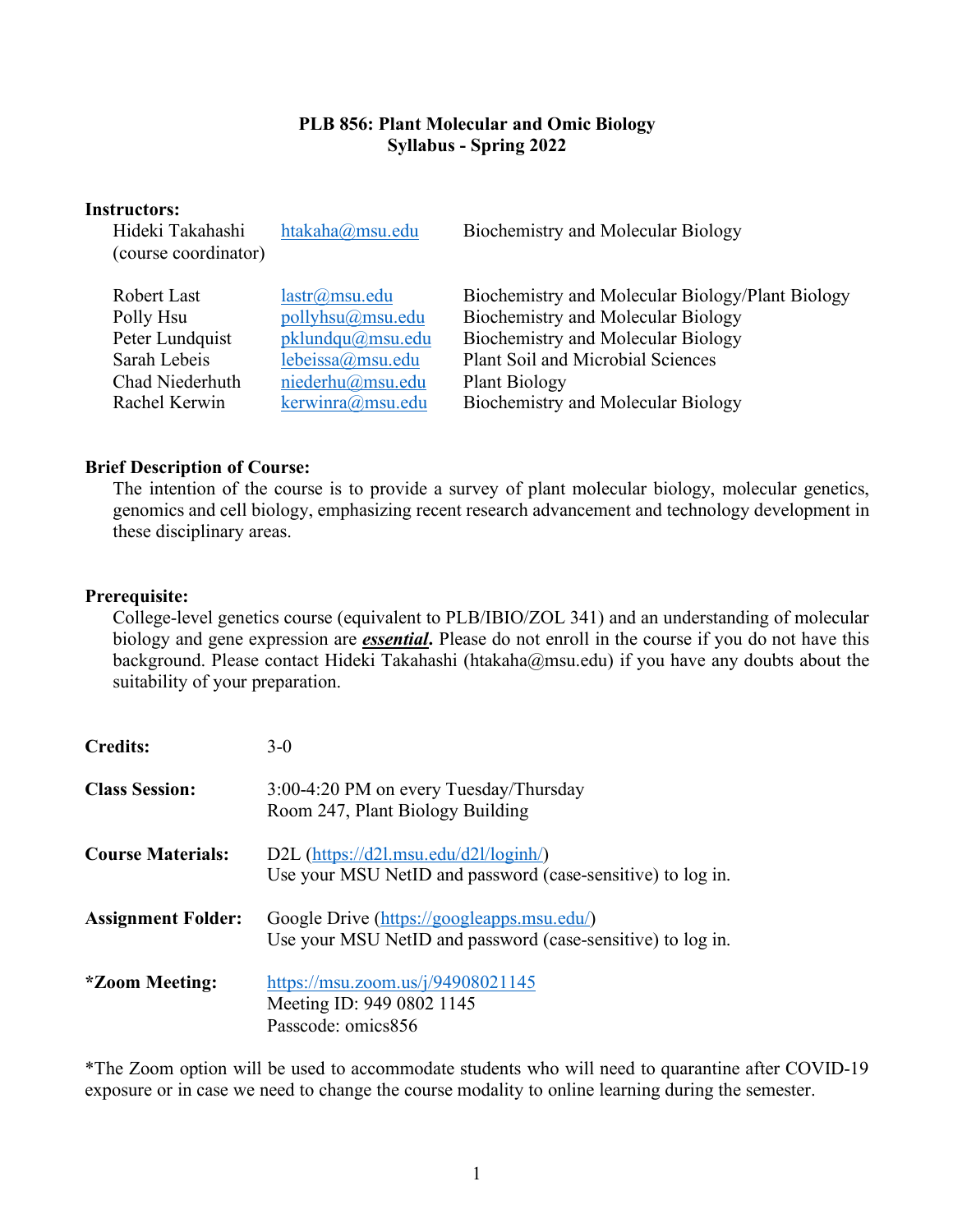### **COVID-Related Accommodations:**

- The course will be administered by following MSU COVID directives (https://msu.edu/togetherwe-will/directives.html). To slow the spread of COVID-19, Michigan State University is directing everyone to take personal responsibility to protect their own health and safety, as well as the health and safety of MSU faculty, staff, students, visitors and loved ones. Please review the appendix of the syllabus (pages 6-8).
- *Do not come to class if you test positive for COVID or experience COVID symptoms.* Class will change to an in-person/online hybrid format (Zoom option) to accommodate students who need to stay at home and quarantine.
- The course instruction may change to online learning (Zoom option) should there be a surge in COVID-19 cases in the community. We will follow the university directives and public health guidance in case we need to change the course modality during the semester. Relevant information will be posted on D2L or through email communications to students.

### **Course Grade:**

The course grade is based on two exams (50% of grade total; split between the midterm and the final), writing and presentation of a research proposal (25% of grade total for writing and 10% for presentation), and in-class quizzes and out-of-class homework assignments (15% of grade total).

### **Class Format/Daily Preparation:**

Sessions of the class typically will consist of lectures by the instructors combined with a discussion of reading materials. For each week, two to four key articles will be posted as pdf files at the D2L web site, by the previous Friday. *Please read these articles before joining class sessions.* These articles are designated for thorough understanding and in-depth discussion of lecture topics.

Students should prepare by making sure that they can answer the following key questions:

- What was the goal of the research, including the problem being addressed?
- Which figure(s) or table(s) presents the most critical data in the study? Why?
- What were the strengths and weaknesses of the paper?
- What would *you* do next?

The instructors will provide lecture notes by or soon after lecture time through D2L. These notes will provide copies of some of the figures and tables that may be mentioned from the articles other than the assigned reading materials.

### **In-Class Quizzes and Homework:**

Short quizzes (10 minutes) are scheduled in the beginning of the class eight times during the semester. Homework assignments are scheduled twice during the semester. Homework will be made available to students through D2L and will be due the next day as indicated on the schedule.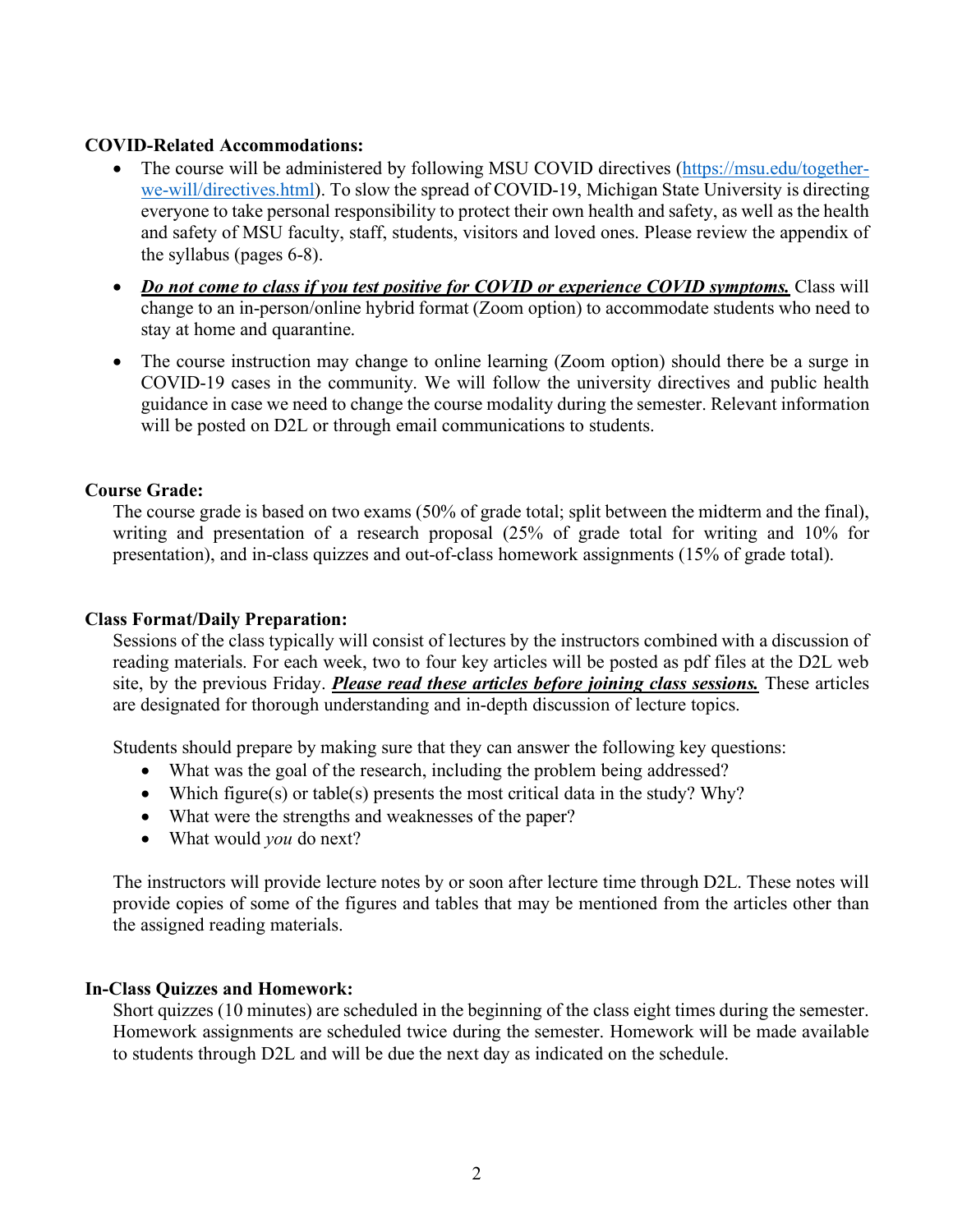# **Exams:**

The two exams will have an open-book, take-home format.

- Notes, books, articles, and online information may be consulted, but students are expected to complete their exams independently, without discussion with others until after all exams are turned in.
- The exams will be made available to students through D2L as indicated on the schedule.
- Upload your complete exam response to your assignment folder in Google Drive.

|                     | Available on D2L     | Due in Google Drive            |
|---------------------|----------------------|--------------------------------|
| <b>Midterm Exam</b> | February 24, 5:00 PM | February 26, $5:00 \text{ PM}$ |
| <b>Final Exam</b>   | April 28, 5:00 PM    | April 30, 5:00 PM              |

# **Research Proposal:**

The assignment is to write an original research project proposal on a specific topic in plant molecular biology, molecular genetics and genomics.

- *The proposal should include the molecular genetics and genomics aspects of the problems you choose to address* (as opposed to being focused only on the biochemistry, quantitative genetics, molecular breeding or physiology aspects of the problem). It should be related to a topic pertinent to the course. However, it does not have to be on a topic specifically covered in class.
- You should focus on a basic biology problem, though you may extend it with a perspective on translational possibilities. For instance, you could write a proposal in relation to mechanisms of plant disease resistance; molecular genetics of plant development; molecular and physiological responses to the environment (e.g., light, temperature, water, UV); etc.
- The proposal should NOT be directly related to the research project you are conducting for your graduate degree, are likely to perform as a student, or were involved in the past. For instance, if you would happen to be working on regulation of gene expression in response to low temperature, you should not write a proposal on that same or similar topic. You could, however, write a proposal on ABA-regulated gene expression and signaling or, of course, any of the other topics.
- The proposal should be original and creative. Students may not use a paper written for another course, nor conceptualized by someone else.
- You are strongly encouraged to start researching your topic as soon as the course begins, including discussions with Drs. Last and Takahashi before or after class times.
- Your proposal should be written using a 11-12 point standard 'with serif' font (Times New) Roman 12 point is a good choice) and single line spacing, numbering all pages.
- The general format of the proposal should be as follows:

**A. Summary with Specific Aims** (1 page max.). State the broad, long-term objectives of the proposed line of research and describe concisely and realistically what the specific research described in the proposal is intended to accomplish. Specific aims should be listed as a short list (typically only 3-4 aims total).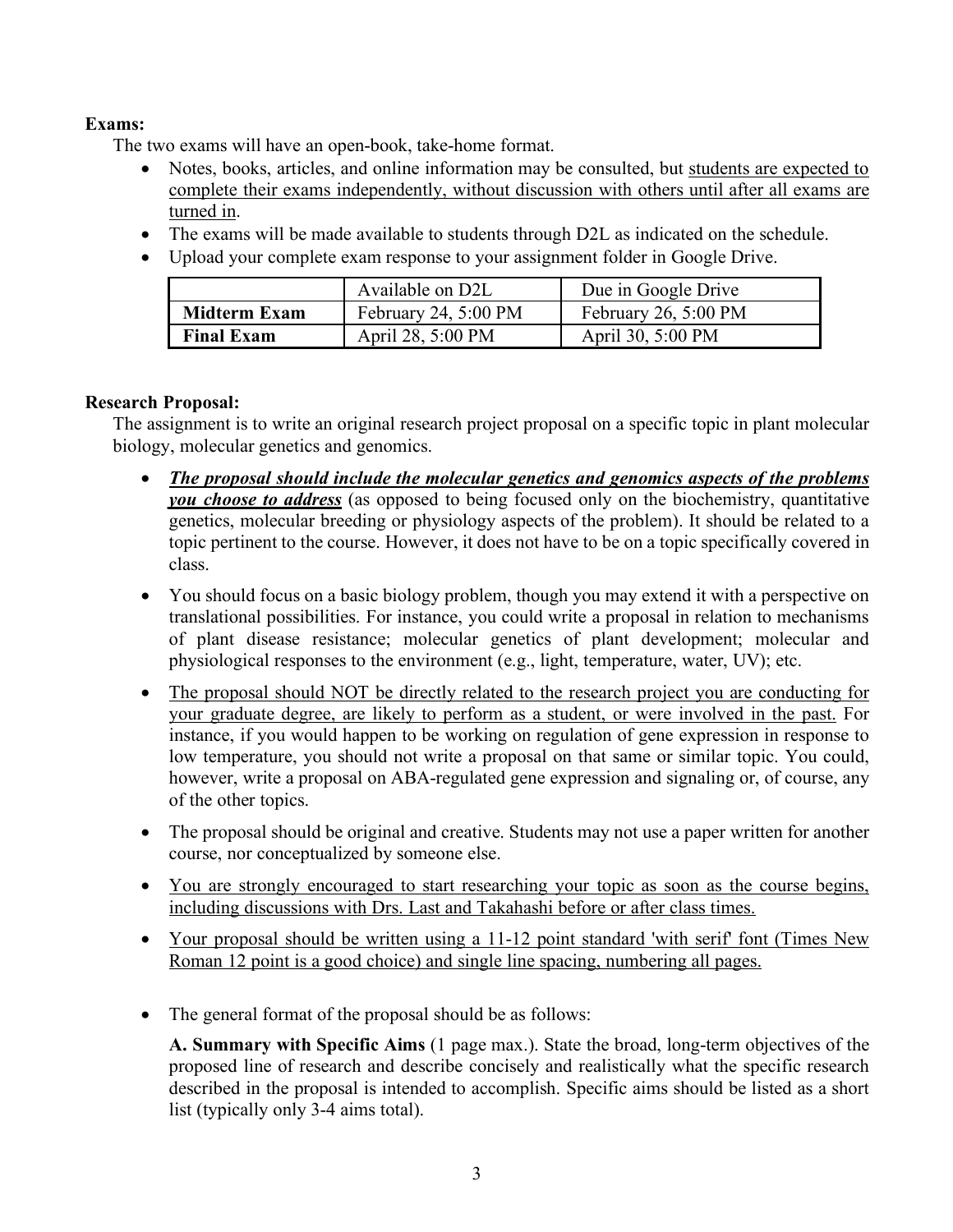**B. Background and Significance** (2 pages max.). Summarize what is known about the chosen area of research critically evaluating the existing knowledge and specifically identifying the gaps the project is intended to fill. State concisely the importance of the research and relate the specific aims to the broad, long-term objectives of the project. Please cite key references in this and the next section, preferably in a "first author, date" style.

**C. Experimental Design and Methods** (4 pages max.). Outline the experimental design and the procedures to be used to accomplish the specific aims of the project. Include discussion on how you will interpret the data. Discuss the potential difficulties and limitation of the proposed procedures and present alternative approaches to achieve the aims where appropriate. On a separate page (not included in the 4 page max count), give a tentative sequence or timetable for the investigation.

**D. References.** List the literature cited in the text, including titles and full list of authors.

**E. Graduate and Past Research Projects** (1 paragraph). Briefly summarize the research you are conducting for your graduate degree.

| <b>Phase I</b>   | Title, Summary and Specific Aims (1 page) are due on February 15.            |  |
|------------------|------------------------------------------------------------------------------|--|
|                  | You will choose a time to have detailed discussions about your choice of     |  |
|                  | topic and your abstract with both instructors on February 22 or 24.          |  |
| <b>Phase II</b>  | Background and Significance (2 pages) are due on <b>March 22</b> .           |  |
|                  | Include the edited version of Title, Summary and Specific Aims.              |  |
| <b>Phase III</b> | Full proposal is due at 9:00 AM on April 19.                                 |  |
|                  | Submit the final version of your proposal including the sections for Phase I |  |
|                  | and II fully edited.                                                         |  |

• Your research proposal should be submitted in three phases.

• Upload your documents to your assignment folder in Google Drive.

# **Oral Presentation of Research Proposal:**

Class periods (currently planned on April  $26<sup>th</sup>$  and  $28<sup>th</sup>$ ) are reserved for students to give 10-minute presentations describing their research proposals to the rest of the class. The order of the presentations will be randomly selected and announced by only one day prior to the first session; thus all students should be prepared to speak on April  $26<sup>th</sup>$ . The quality of both the oral presentation and the written report will be considered in assigning a grade to the research proposal.

- Each student to give a 10-minute presentation describing the research proposal.
- Electronic slides (PowerPoint) should be used to aid the presentations.
- We recommend no more than 10 slides for a 10-minute presentation.

# **Other Recommended Activities:**

• Throughout the semester, several seminar series will be hosting scientists who will present lectures on pertinent topics. Some may be mentioned in class, and posted on the D2L site or provided by email. We encourage you to mention seminars in class so that other students may learn of them.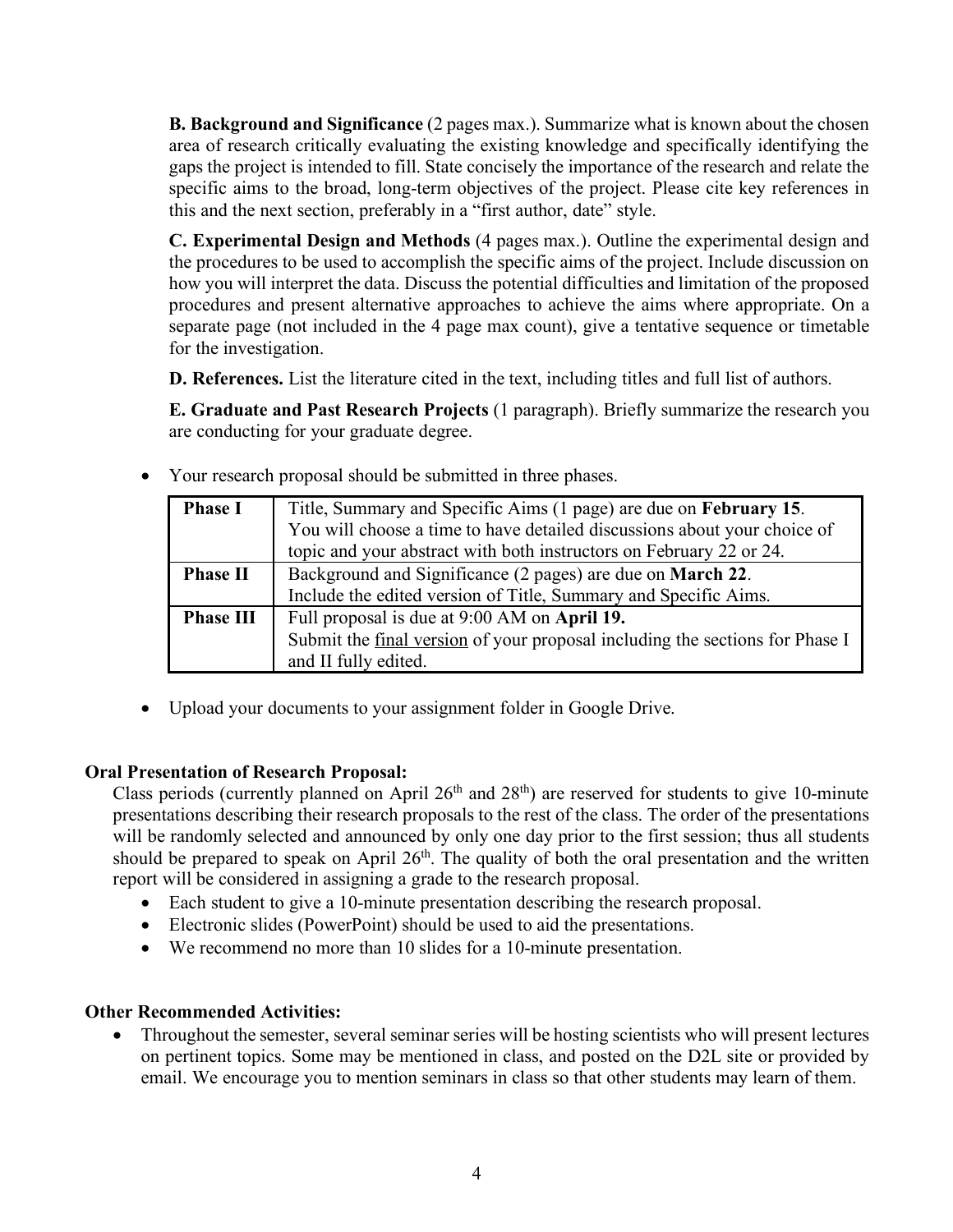• If you are a BMB student in the Molecular Plant Sciences (MPS) Program and would like to obtain more information on topics in molecular genetics and genomics that are not covered in PLB 856, you may consider attending lectures in BMB 801 "Molecular Biology". The course is offered in Fall semesters. Please contact the course instructors David Arnosti (arnosti@msu.edu) and Bill Henry (henryrw@msu.edu) for details or advice.

#### **Course Assessment**:

Michigan State University and the instructors take seriously the opinion of students in the evaluation of the effectiveness of instruction, and MSU has implemented the SIRS (Student Instructional Rating System) process to gather student feedback. This course utilizes the "online SIRS" system. You will receive an e-mail sometime during the last two weeks of class asking you to fill out the SIRS online form at your convenience. Please note the final grade for this course will not be accessible on STUINFO during the week following the submission of grades for this course unless the SIRS online form has been filled out. You will have the option on the online SIRS form to decline to participate in the evaluation of the course – we hope, however, that you will be willing to give us your frank and constructive feedback so that we may instruct students better in the future.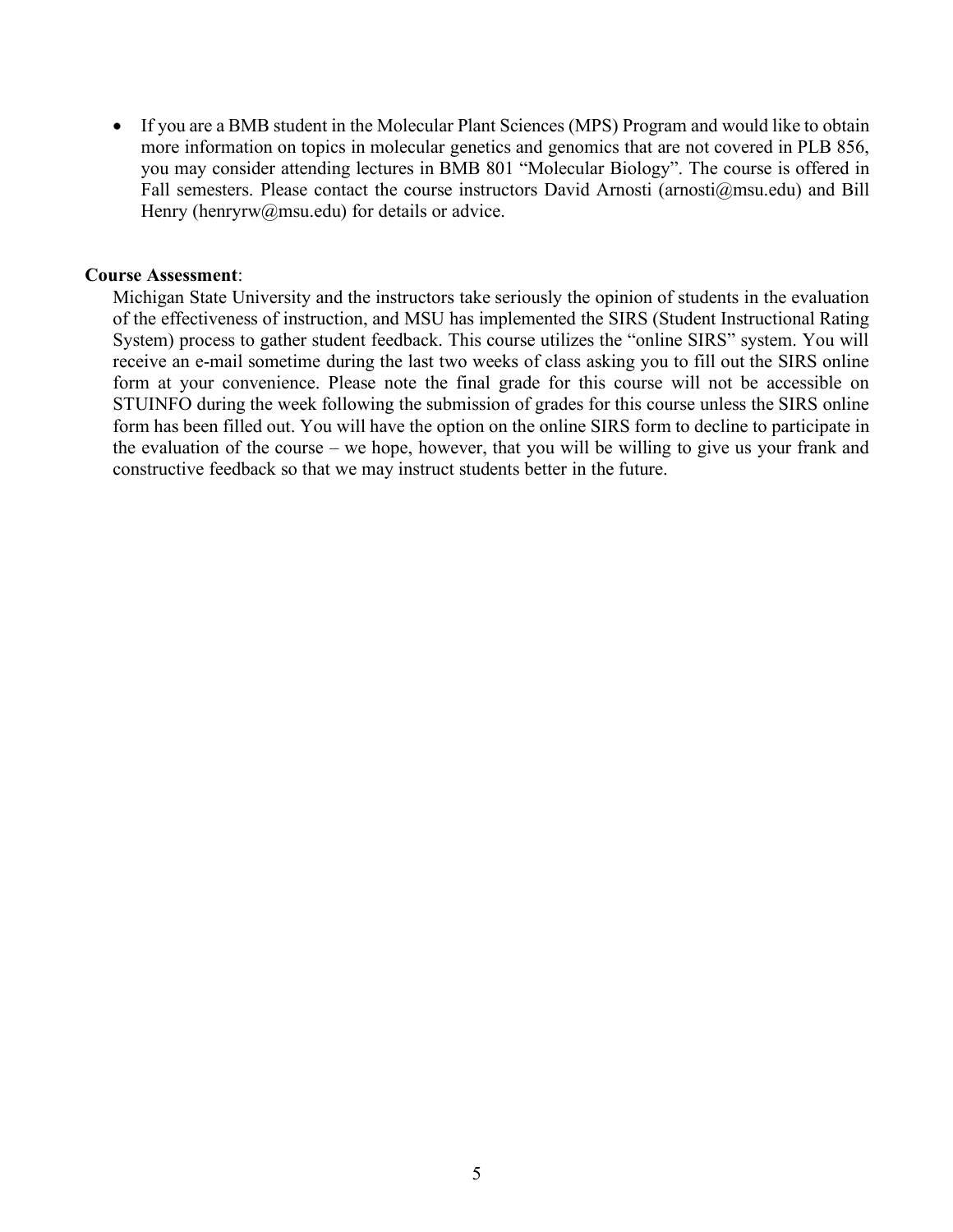# **Appendix**

The text below was excerpted from the COVID directives website. Visit the Together We Will website and FAQs for the most up-to-date information.

### **Face Coverings**

Individuals with COVID-19 are highly infectious for up to two days before the onset of symptoms. Thus, face coverings are a crucial public health measure and help protect others by reducing exposure to droplets if someone is unknowingly infected with COVID-19. Wearing a face covering, whether you feel ill or have been diagnosed with COVID-19, is critical to maintaining everyone's health and safety.

**Face coverings must be worn by everyone indoors** (including all faculty, staff, students, vendors and visitors) while you are on property owned or governed by MSU or while participating in MSUrelated or MSU-sponsored activities. If you have a medical condition that may prevent you from safely wearing a face covering, you should contact MSU's Resource Center for Persons with Disabilities to begin the accommodation process.

- Individuals "must receive documents attesting to their exemption from the mask mandate before entering an MSU building without a mask." (from the Associate Provost for Undergraduate Education (APUE))
- Students should "refrain from eating or drinking during class to avoid having to remove their masks. If they do consume food or drinks inside, they should remove the mask only to take a sip of beverage or a bite to eat, and they must replace the mask properly between each bite and sip." (from the APUE)

Face coverings should:

- 1. be non-medical grade to maintain supplies for health care use,
- 2. fit snugly against the side of your face,
- 3. cover your nose and mouth,
- 4. be secured with ties or ear loops, and
- 5. allow for breathing without restriction.

Cloth face coverings should only be worn for one day at a time, and they must be properly hand washed or laundered with soap/detergent before subsequent use. Face coverings may vary (for example, disposable non-medical masks are acceptable).

### **Mandatory COVID-19 Vaccine**

All faculty, staff, and students are required to be fully vaccinated or have an approved exemption. FDA-authorized and WHO-approved vaccines will meet MSU's vaccine requirement.

Exemption process. In the interest of the health and safety of the entire MSU community, exemptions to the vaccine requirement will be limited. The exemptions are: (1) Religious exemptions. Persons requesting an exemption due to a sincerely held religious belief that precludes them from receiving the COVID-19 vaccine may submit a request for a religious exemption. A religious exemption is not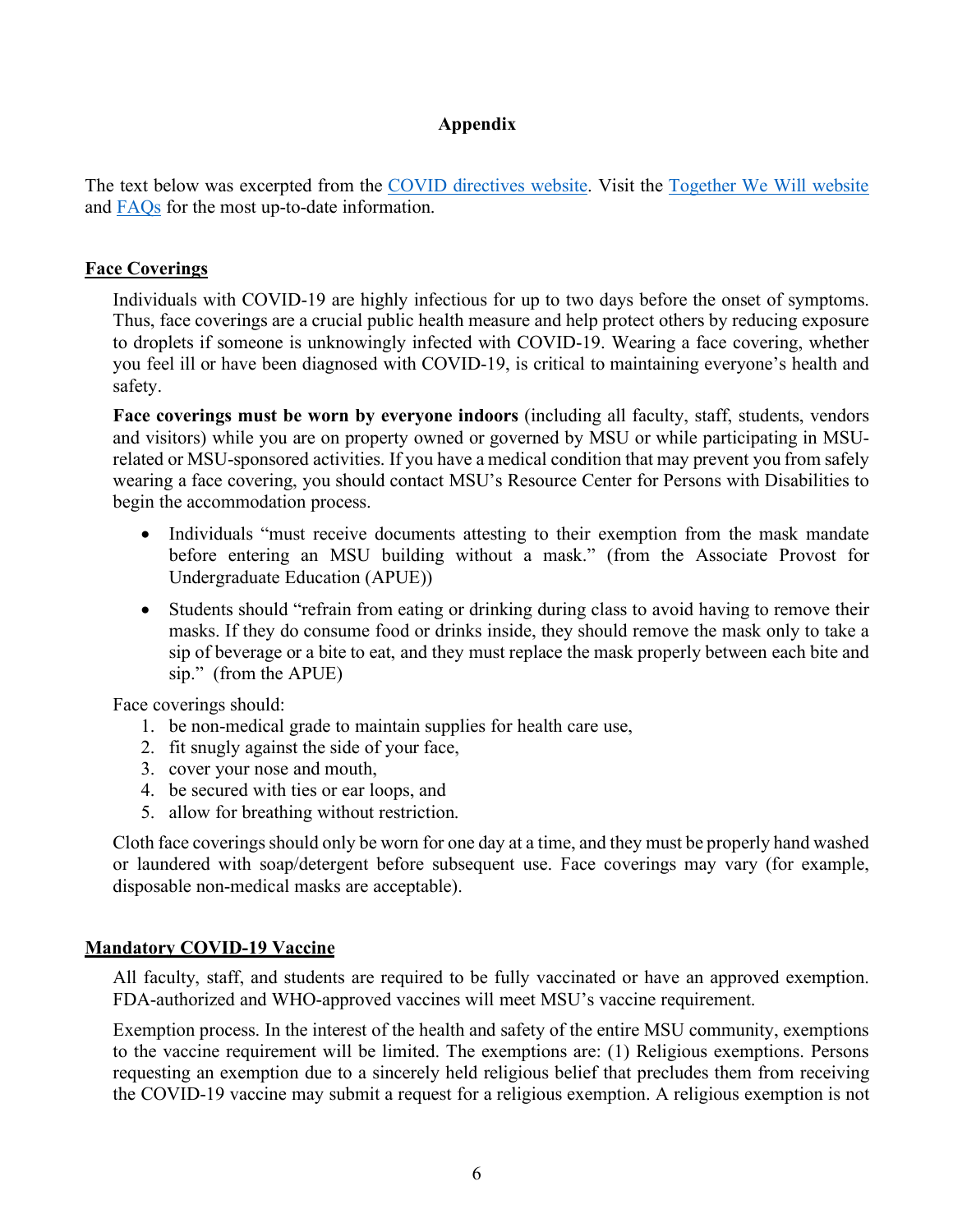the same as a philosophical, moral, or conscientious exemption; (2) Medical exemptions. Persons requesting an exemption due to a medical condition that precludes them from receiving the COVID-19 vaccine may submit a request for a medical exemption. Documentation from a medical provider is required. The exemption will be provided only for CDC-recognized contraindications and for individuals with disabilities under the ADA.

### **Personal Hygiene**

Practice good personal hygiene, including washing hands frequently with soap and water for at least 20 seconds, especially after going to the bathroom, blowing your nose, coughing and before eating. If soap and water is not available, use hand sanitizer with at least 60% alcohol. Avoid touching your eyes, nose or mouth with unwashed hands. Clean and disinfect frequently touched objects, such as doorknobs, tables, light switches, phones, keyboards and faucets. Clean your personal spaces and workspaces regularly with soap followed by using an approved household disinfectant.

### **Self-Monitoring**

Symptoms may appear 2-14 days after exposure to the virus. Using whichever tools and processes are made available by the university, pay attention for the appearance of possible flu-like symptoms, including:

- Fever or chills
- Cough
- Shortness of breath or difficulty breathing
- Fatigue
- Muscle or body aches
- Headache
- New loss of taste or smell
- Sore throat
- Congestion or runny nose
- Nausea or vomiting
- Diarrhea

This list may not include all possible symptoms. Public health officials, including the CDC, will continue to update the list as they learn more about COVID-19. If you begin exhibiting symptoms, stay home and contact the Olin Health Center's 24-hour nurse line at (517) 353-5557 or your personal health care provider.

### **Exposure to COVID-19**

The best way to prevent illness is to avoid being exposed to the virus. If you test positive for COVID-19, you must isolate yourself, whether you are vaccinated or not. Isolation space for on-campus students is being provided. Students should contact MSU's COVID-19 hotline at 855-958-2678 or contact their health care provider. Faculty and staff should contact their primary care physician.